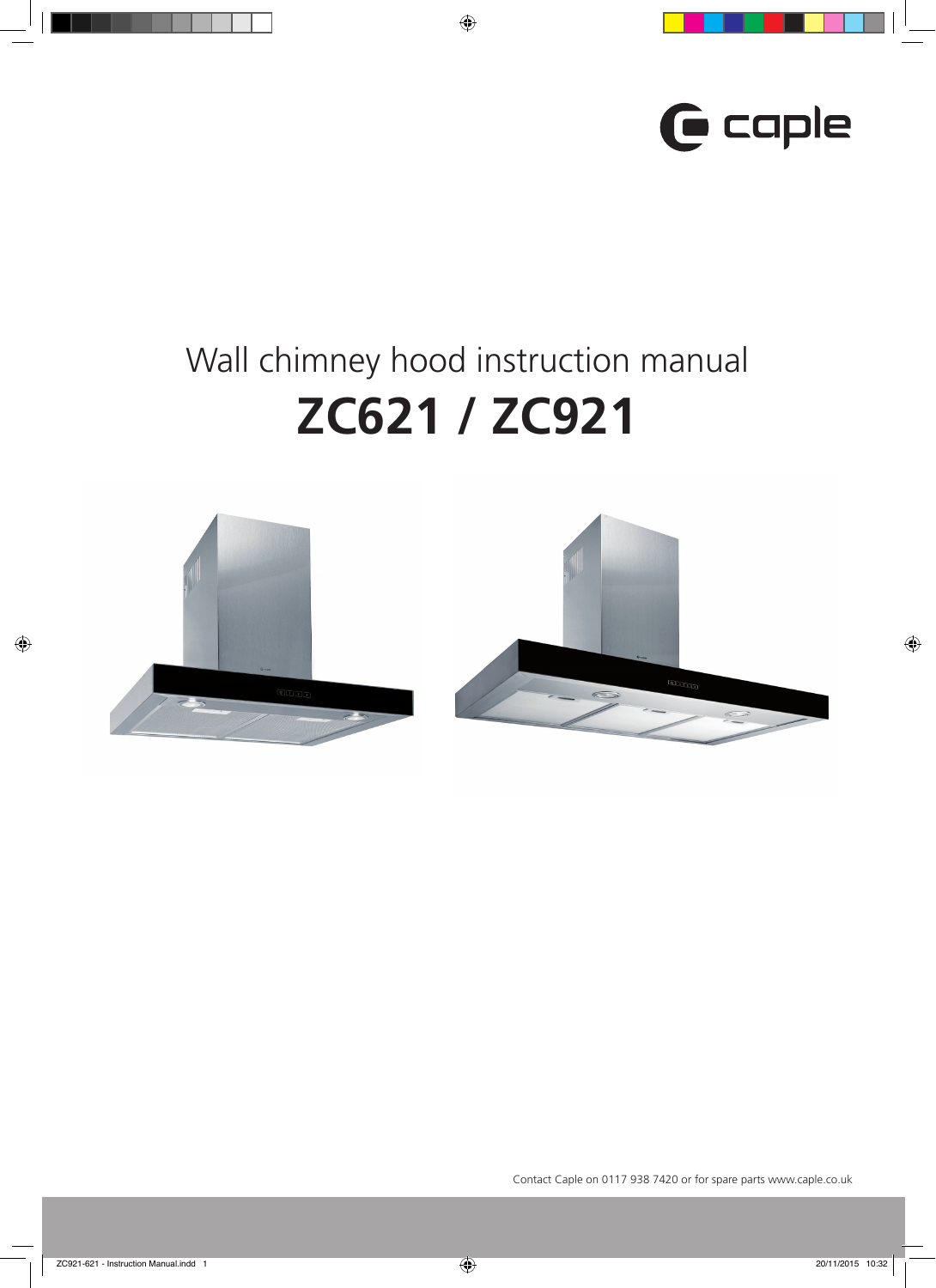

## **CONTENTS**

| Introduction                  | 3  |
|-------------------------------|----|
| Safety precautions            | 4  |
| Environmental protection      | 6  |
| Instructions for installation | 7  |
| Operating instructions        | 10 |
| Care and maintenance          | 11 |
| Troubleshooting               | 14 |
| Guarantee and servicing       | 14 |
| Caple Service contact details | 16 |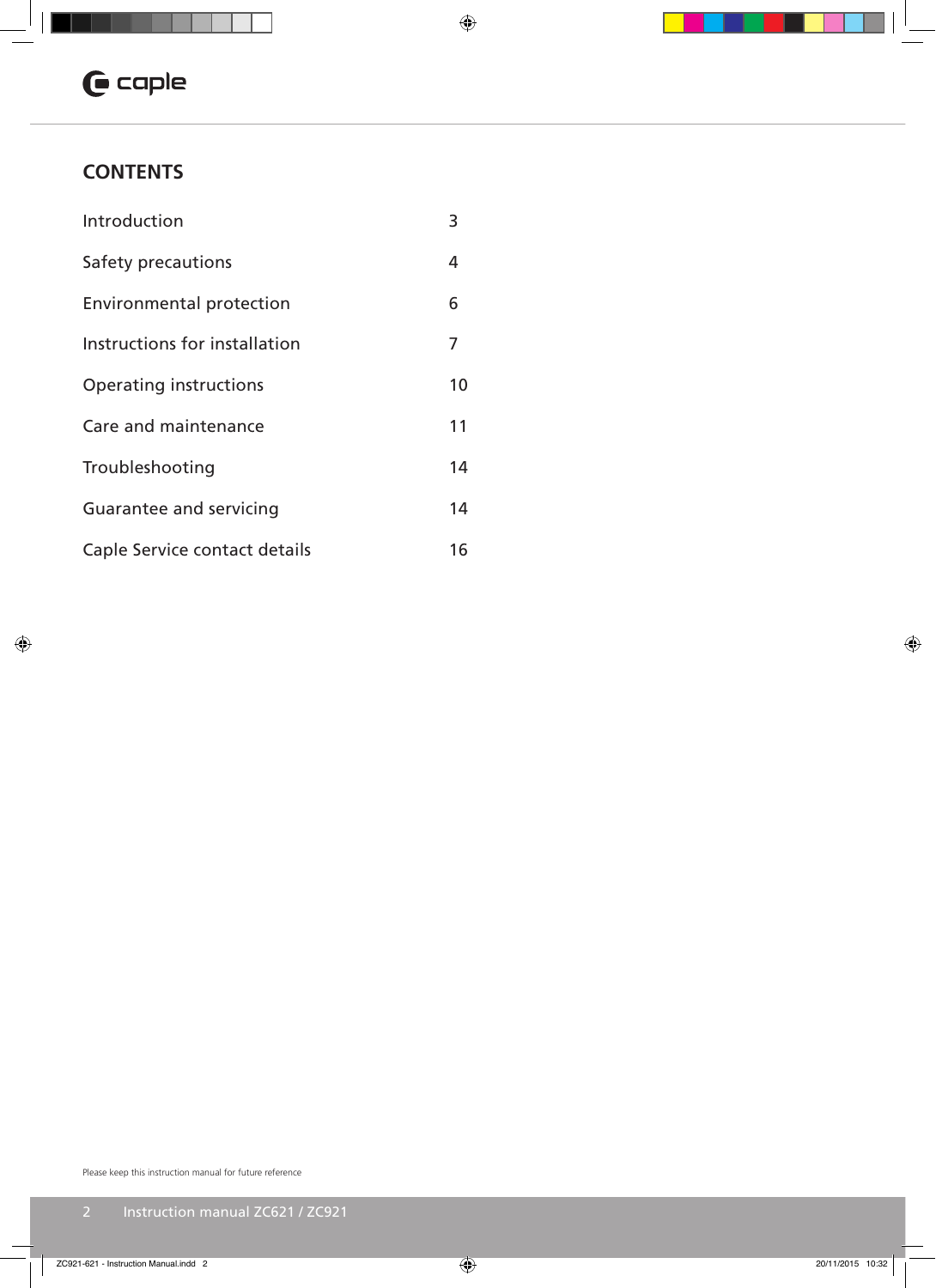## **INTRODUCTION**

Thank you for choosing this Caple extractor hood.

To ensure that you get the best results from your new extractor, we strongly suggest that you read this instruction manual thoroughly before use. If treated with care, your Caple extractor should give you years of trouble-free use.

To register ownership, please ensure you complete and return the guarantee card supplied with the appliance or visit www.caple.co.uk and register here.

This instruction manual is designed to provide you with all the required information related to the installation, use and maintenance of the appliance.

This hood is designed to extract unpleasant odours from the kitchen; it is not intended to extract steam. In order to operate the unit correctly and safely, please read this instruction manual carefully before installation and use.

The cooker hood uses high quality materials and is made with a streamlined design. Equipped with an electric motor and centrifugal fan, it provides strong extraction with low noise. It also features non-stick grease filters and an easy installation.

## **IMPORTANT**

This appliance must only be used for the purpose it is intended. Other types of use are not permitted and may prove dangerous. Caple will not be held liable for any damage caused by the incorrect use of the appliance.

Do not use any accessories or attachments not recommended by Caple as this may result in fire, electric shock or injury.

To protect against fire, electrical shock and injury to persons, do not immerse cords or plugs in water or any other liquid.

Never touch the appliance with wet or damp hands.

Never pull the power cable as you could damage it. If the appliance is faulty, do not attempt to repair it. Isolate it from the mains electric supply and contact Caple Service either by phone 0117 938 7420 or email service@caple.co.uk.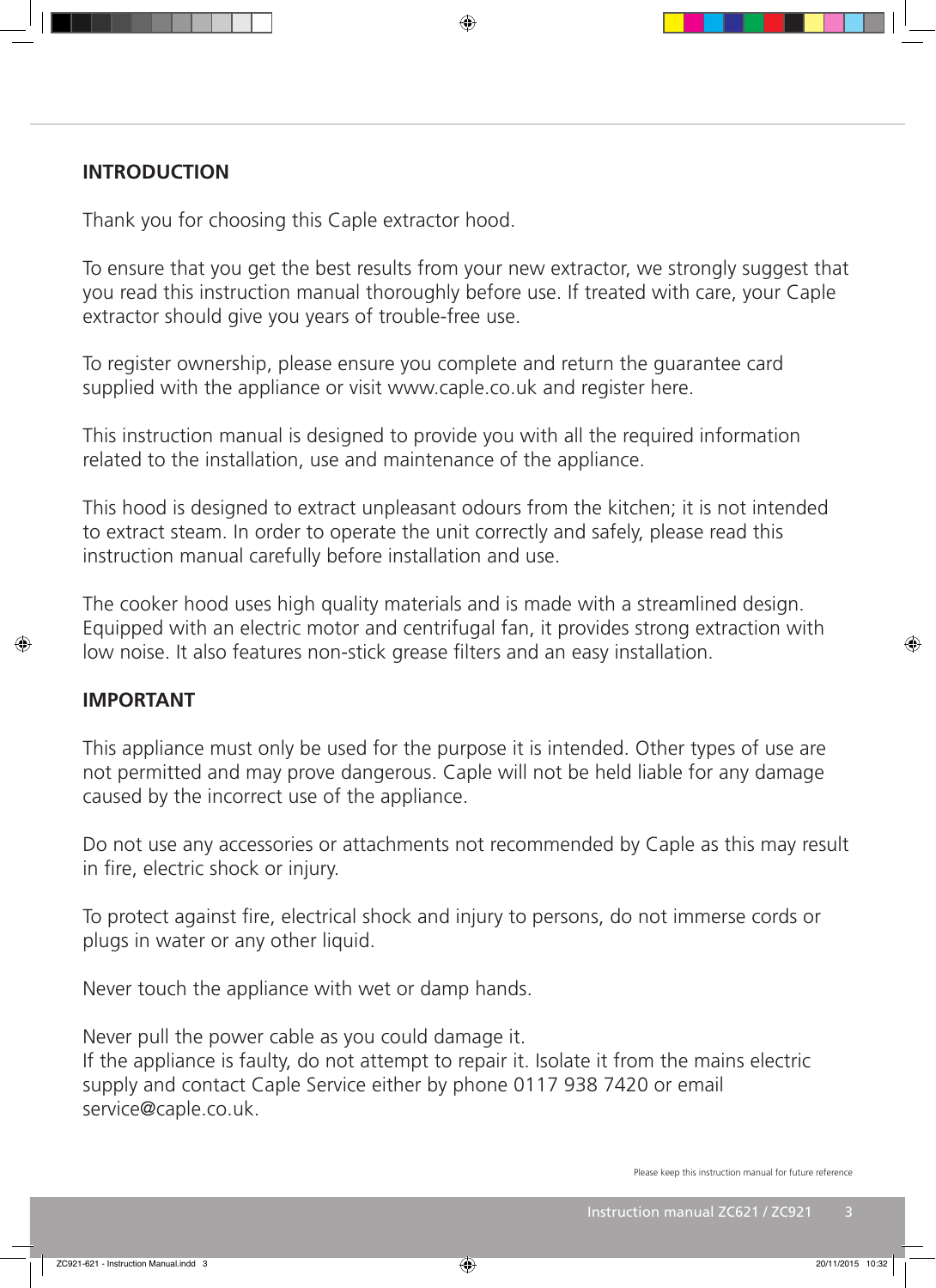

Keep all packaging (including plastic bags, polystyrene foam etc) out of the reach and away from children.

Do not rest large or unstable objects on any part of the appliance.

## **IMPORTANT**

Caple cannot be held responsible for injuries or losses caused by incorrect use or installation of this product. Please note that Caple reserve the right to invalidate the guarantee supplied with this product following incorrect installation or misuse of the appliance. Under no circumstances should any external covers be removed for servicing or maintenance except by suitably qualified personnel.

## **SAFETY PRECAUTIONS**

- Never let children operate the machine.
- The cooker hood is for home use only, not suitable for barbecuing, restaurants or other commercial purposes.
- The cooker hood and its filter should be cleaned regularly in order to keep in good working condition.
- Clean the cooker hood according to the instruction manual to reduce the risk of fire.
- When using a gas hob, do not leave naked flames under the extractor.
- Before connecting this appliance check that the power supply cord is not damaged.
- If the room where the hood is to be used contains a fuel burning appliance such as a central heating boiler then its flue must be of the sealed or balanced flue type. If other types of flue or appliances are fitted ensure that there is an adequate supply of air to the room.
- The air must not be discharged into a flue that is used for exhausting fumes from appliances burning gas or other fuels.
- Regulations concerning the discharge of air have to be conformed to.
- Do not flambé under the cooker hood.
- Never leave frying pans unattended during use as over-heated fats and oils may catch fire.
- To ensure the best performance, we recommend switching on the extractor 15 minutes before cooking and leave it running 15 minutes after. This will ensure that the air in the kitchen is being circulated before cooking commences and the air is being cleaned after cooking has finished.
- The performance of your extractor will vary depending on a number of factors. These include type of extraction, room volume, length of ducting, ventilation available and the cleanliness of the filters.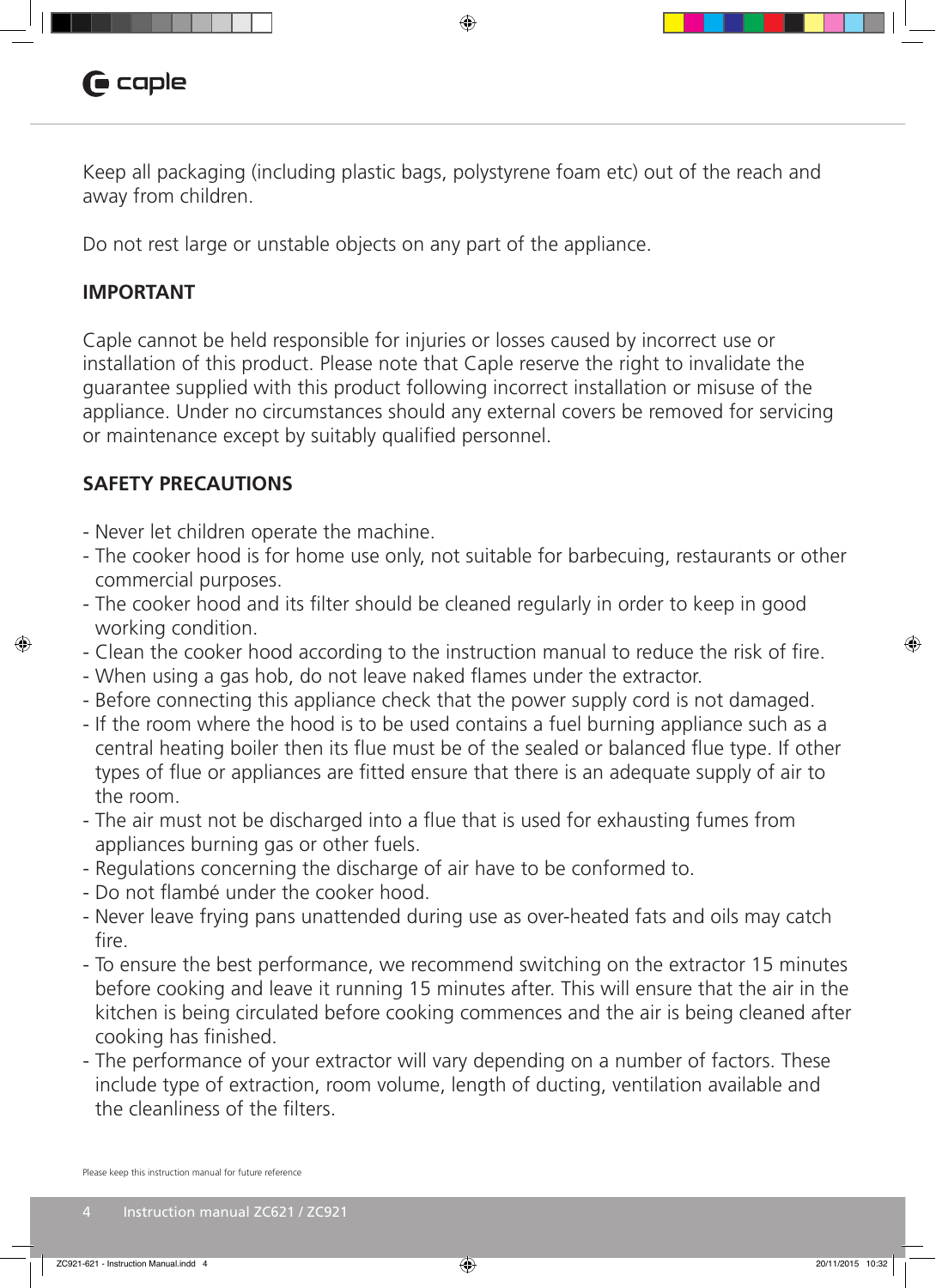- This appliance is not intended for use by persons (including children) with reduced physical, sensory or mental capabilities, or lack of experience and knowledge, unless they have been given supervision or instruction concerning use of the appliance by a person responsible for their safety.
- Children should be supervised to ensure that they do not play with the appliance.
- Cleaning and user maintenance must not be made by children without supervision.
- Never immerse the appliance in water.
- This product is not designed for commercial use, it is a household appliance only. It is not intended to be used in:
	- Staff kitchen areas in shops, offices and other working environments,
	- Bed and breakfast type environments,
	- By clients in hotels, motels and other residential type environments.
- To avoid all risk, if the power cable is damaged, it must only be replaced by a Caple appointed engineer.
- Appliances can be used by persons with reduced physical, sensory or mental capabilities or lack of experience and knowledge if they have been given supervision or instruction concerning use of the appliance in a safe way and understand the hazards involved.
- Children must not play with this appliance.
- When not in use and before cleaning, always isolate the appliance from the electrical supply.

## **ELECTRICAL SHOCK HAZARD**

- Only plug this unit into a properly earthed outlet. If in doubt seek advice from a suitably qualified engineer.
- Failure to follow these instructions can result in death, fire, or electrical shock.
- This appliance must be connected to the mains by a competent person. We recommend that the appliance is connected by a qualified electrician who is a member of the N.I.C.E.I.C who will comply with the I.E.E and local regulations. Electrical information can be found on the rating plate.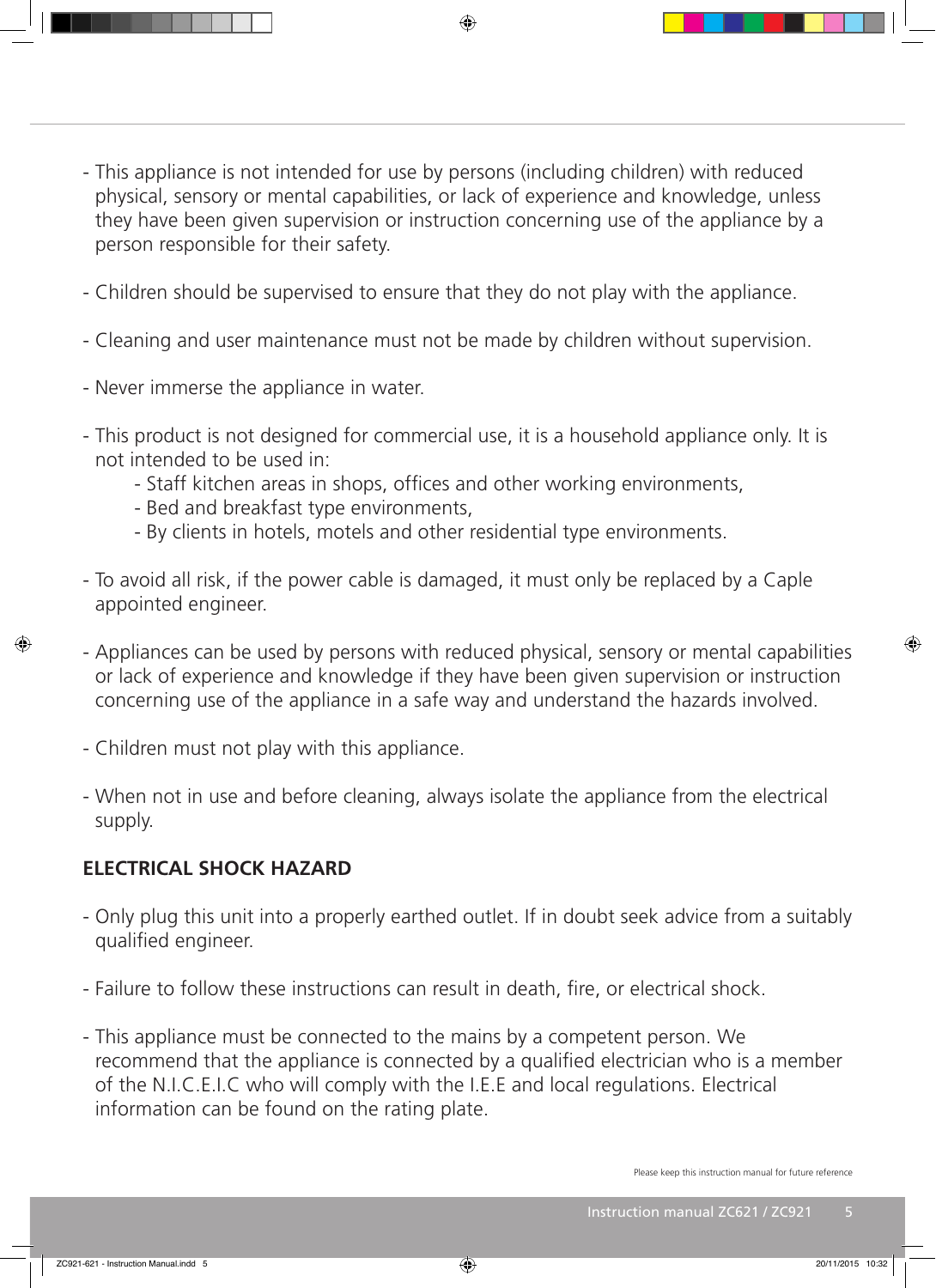## **ENVIRONMENTAL PROTECTION**

Waste electrical products should not be disposed of with household waste. Please recycle where facilities exist. Check with your Local Authority or retailer for recycling advice. This appliance is marked according to the European directive 2002/96/EC on Waste Electrical and Electronic Equipment (WEEE).

By ensuring this product is disposed of correctly, you will help prevent potential negative consequences for the environment and human health, which could otherwise be caused by inappropriate waste handling of this product.

The symbol on the product indicates that this product may not be treated as household waste. Instead it shall be handed over to the applicable collection point for the recycling of electrical and electronic equipment.

Disposal must be carried out in accordance with local environmental regulations for waste disposal.

For more detailed information about treatment, recovery and recycling of this product, please contact your local council, your household waste disposal service or the retailer where you purchased the product.

## **CE DECLARATIONS OF CONFORMITY**

This appliance has been manufactured to the strictest standards and complies with all applicable legislation, Low Voltage Directive (LVD) and Electromagnetic Compatibility (EMC).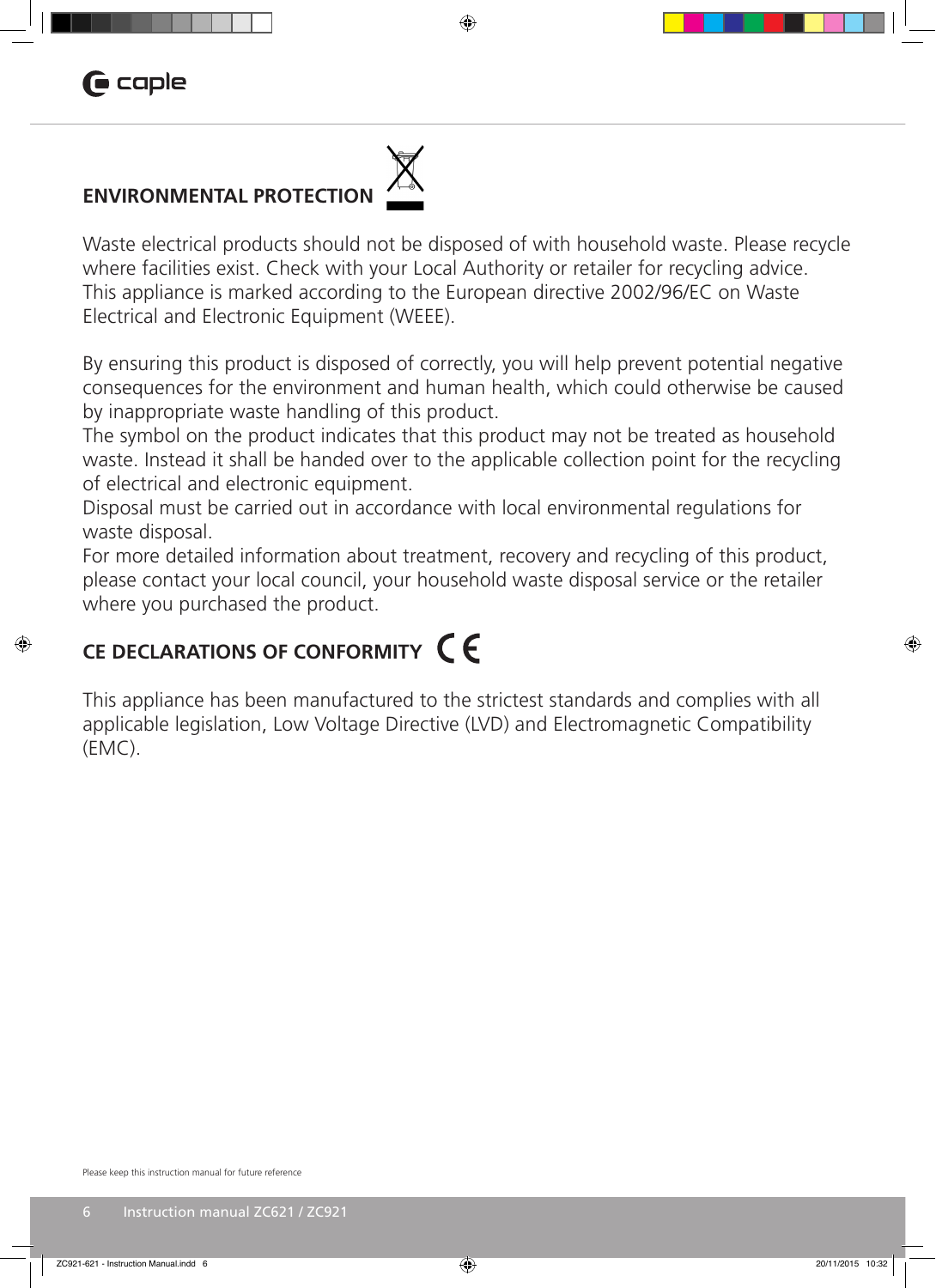## **INSTRUCTIONS FOR INSTALLATION**

## Before you start

- Read this manual carefully and completely.
- The cooker hood conforms to related appliances standards. Please check your local building codes for any additional requirements.
- The appliance has been manufactured as class I, therefore earthed connection is necessary. The cooker hood must be installed so that the plug is easily accessible.

#### Planning your installation

- Measure the floor to ceiling height. This hood can be installed on walls between 8ft and 9ft tall.
- Find the centre point of your opening. Mark a plumb line through this point from ceiling to your range/hob.
- Check your range/hob user manual for the minimum distance above your cooking surface. The minimum distance between any element or flame height and the nearest combustible surface is 61cm.
- Decided where the ductwork will run between the hood and the outside. Short, straight duct runs will provide the most air flow.
- If a recirculating kit is required (code: CAP24CF), you may purchase one through your dealer or visit www.caple.co.uk.



#### Remove all packaging

- Remove the packaging with the product in place. Cut off the packing ribbons and carefully cut open the packaging (do not cut too deeply), remove the packaging. Check that the product is free from transport damage. Any damage should be reported immediately to the carrier or retailer. Damage, faults and missing parts must be reported immediately to the retailer.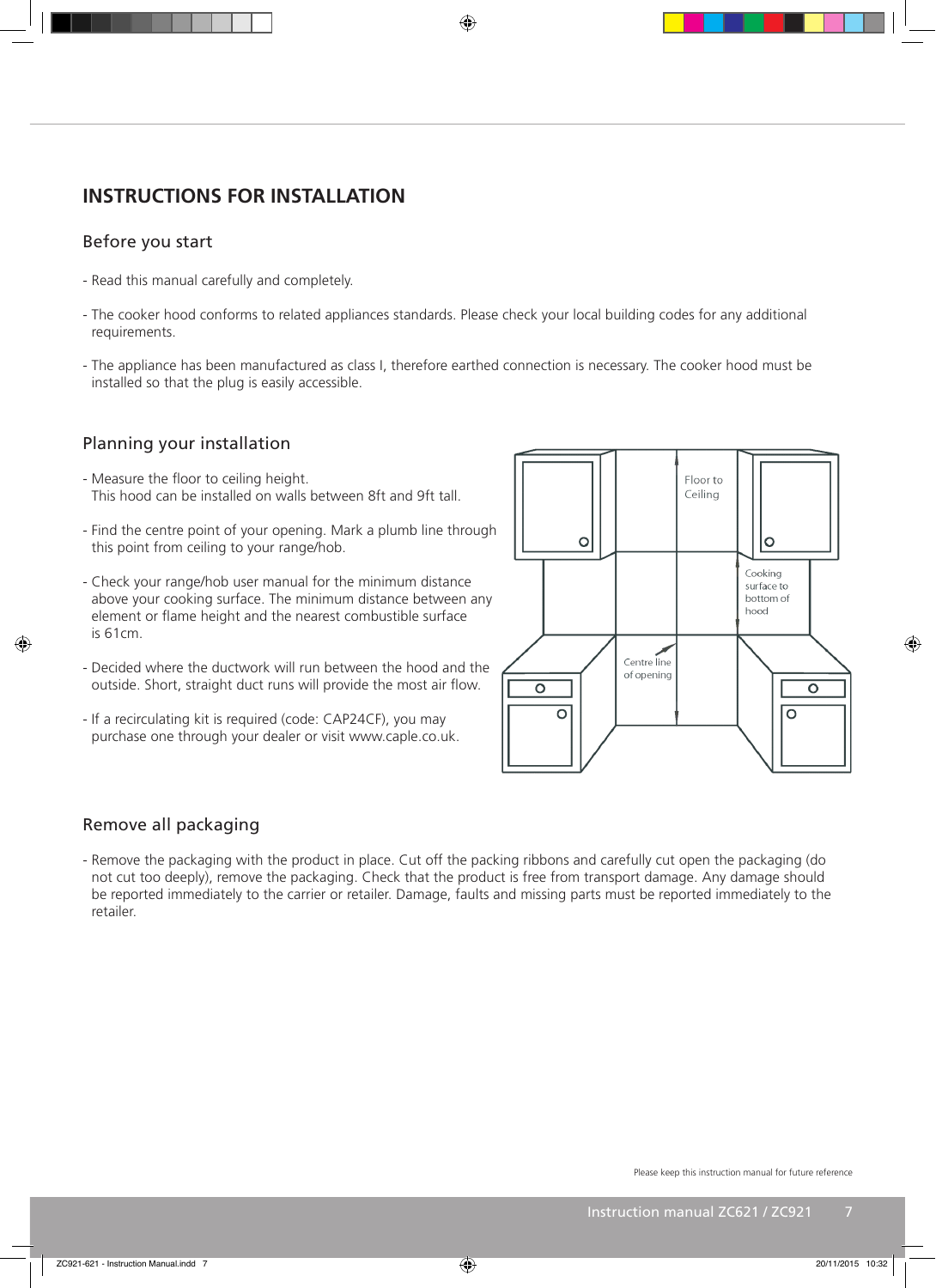## Installing the ductwork

- Plan where the ductwork will run between the hood and the outside. The hoods exhaust vertically but can be ducted to the rear behind the chimney duct through an outside wall or vertically up through the ceiling to the roof. A short straight duct run will produce the most air flow. Length and elbows will reduce the efficiency of the blower.
- Install a roof or wall cap. Connect a 150mm round duct to the cap and work backwards toward the hood. Ensure joints are completely sealed with duct tape.

## Fixing to a wall

- Before mounting the hood, plug in and test all functions for correct operation.
- Remove the filters from the bottom of the hood to prevent damage during the installation.
- With assistance, hold the hood temporarily in position ensuring the bottom is above the minimum clearance for the cooking surface. Mark on the wall the holes for the two mounting screws.
- Drill the holes (A) at the distances indicated. Use the appropriate screws and screw anchors for your wall type (e.g. reinforced concrete, drywall, etc.). If necessary, prepare back wall with cross framing for secure installation.
- Mount the hood on the wall screws. Align it in a horizontal position relative to cabinets. When the hood has been adjusted, secure unit by tightening screws (A).
- Connect a 150mm duct tube (not included) to the exhaust piece using duct tape on all seals. (B)

## Fixing the chimney flu

- Carefully loosen but do not separate the telescopic chimney duct pieces.
- Arrange the electrical power supply within the dimensions of the chimney duct.
- Adjust the width of the support bracket to match the upper duct. Fix it to the ceiling using the screws so that it is centred in line with your hood and at a distance from the ceiling indicated.





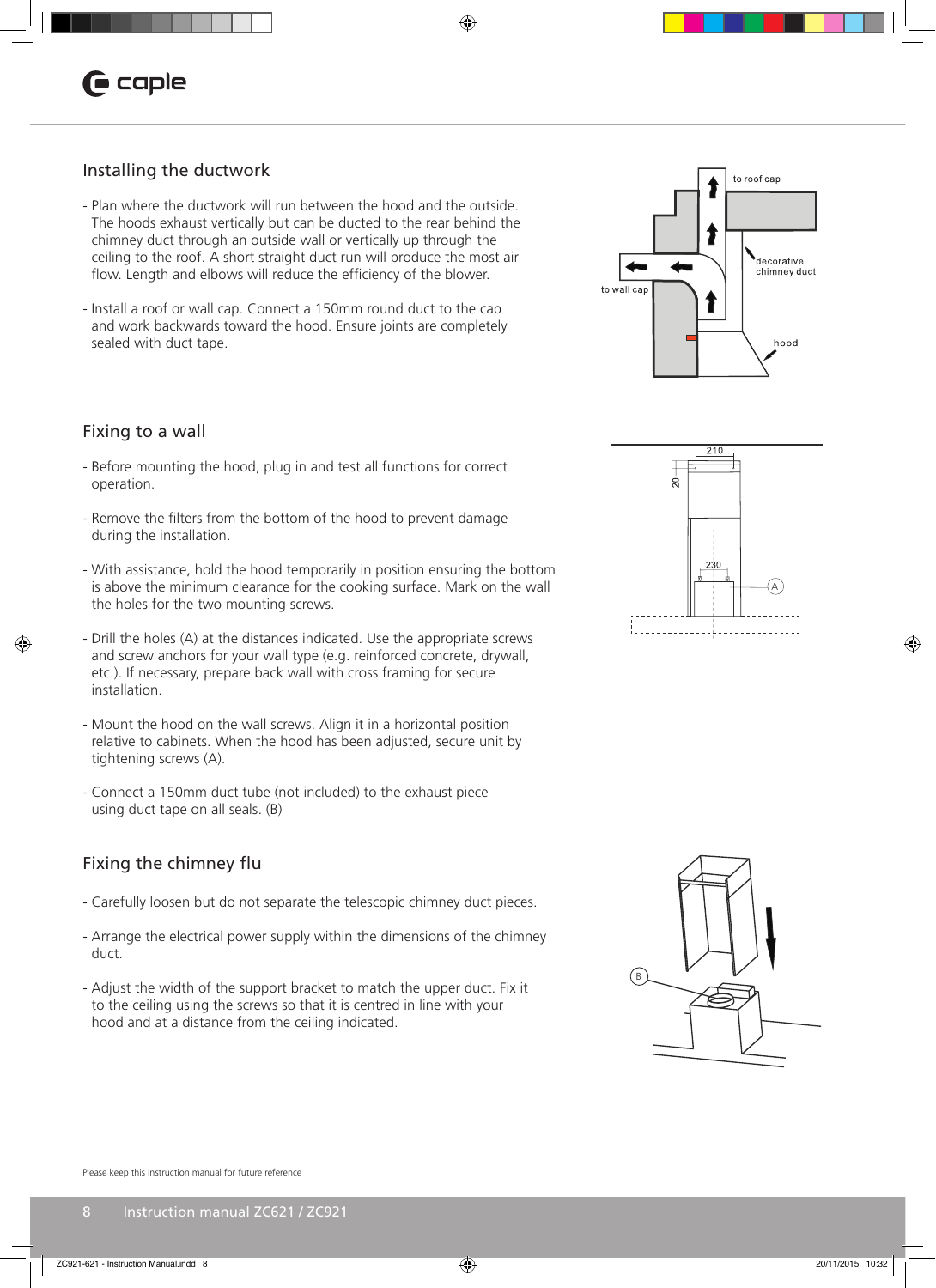## Installation guidelines



#### Note:

#### Note:

The above installation guideline is for reference only, please contact your local dealer for a installation service.<br> **Note:**<br>
The cooker hood should be placed at a minimum distance of 65-76cm above the hob. It is the manu The cooker hood should be placed at a minimum distance of 65-76cm above the hob. It is the manufacturer of the hob who determines the clearance required. The clearance quoted by the hob manufacturer must be followed. In the absence of any instructions supplied with a gas hob the minimum distance between the hob and the hood must be at least 760mm.

## Levelling device

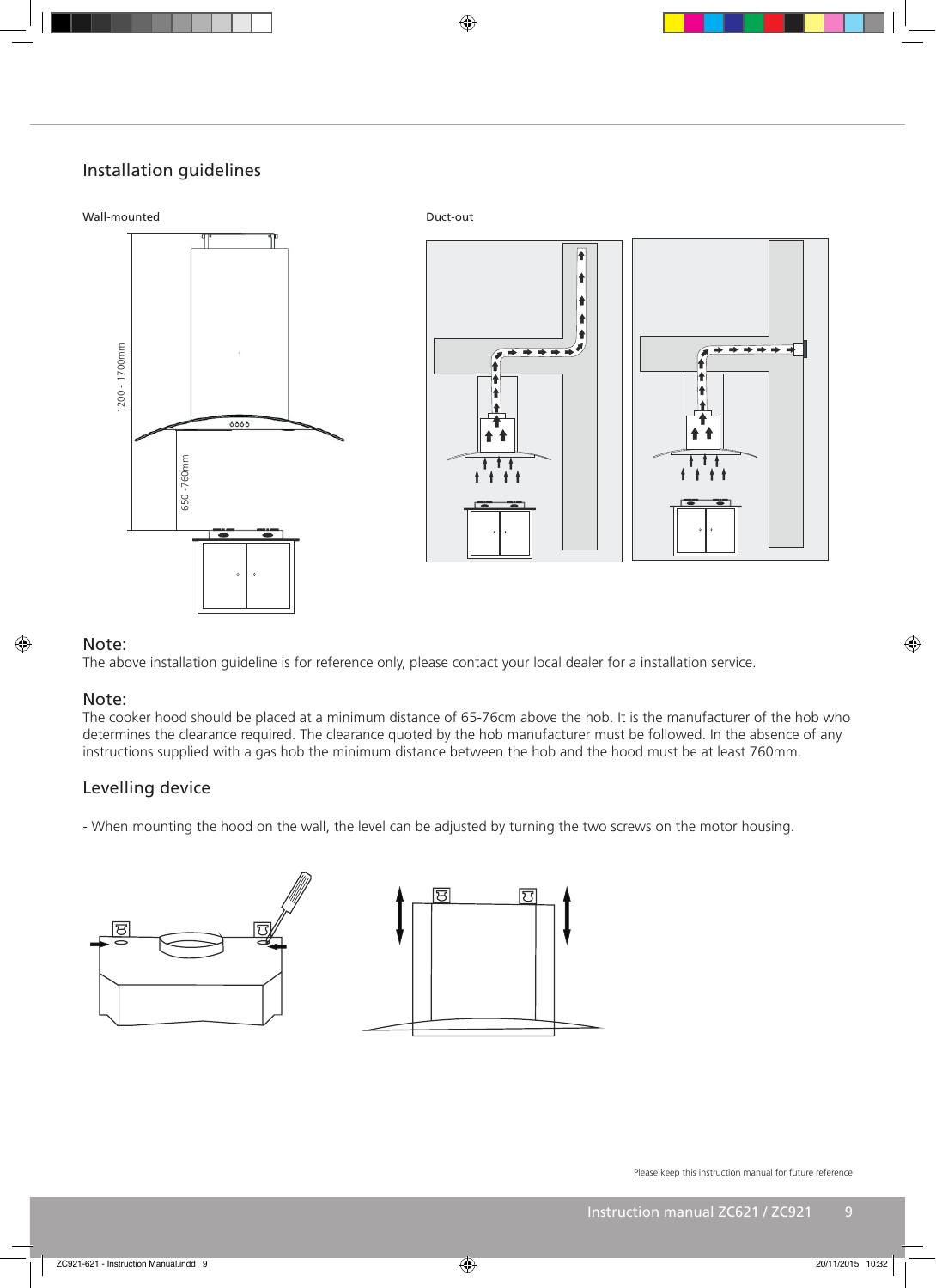

## Installation alternatives

The cooker hood can be installed in the following ways: Circulating indoor air (A) or outdoor venting (B)





#### Important

- If a two-part connection tube is used, the lower section must sit outside the upper section.
- Do not connect the cooker hood exhaust to a duct used to circulate hot air or vent steam from another appliance.

- Always use protective gloves when installing the appliance.

## **OPERATING INSTRUCTIONS**

#### **Operations**

- For optimum performance when removing cooking odours, it is recommended that you turn on your cooker hood 15 minutes prior to cooking and you leave it operating for 15 minutes after cooking.
- Clean the surfaces of the cooker hood regularly using a non-abrasive detergent.
- The anti-grease filters capture the grease particles suspended in the air. They will accumulate grease and dirt depending on the frequency of the use of your range/hob.
- In order to prevent a fire hazard, it is recommended that you clean the aluminium filter at least every 2 months

#### Warning:

- Do not attempt to remove the filters while the cooker hood is operating.
- Disconnect the electrical plug prior to any maintenance.
- This appliance is not intended for use by young children or infirm persons without supervision.
- There should be adequate ventilation in the room when the cooker hood is used at the same time as other fuel burning appliances.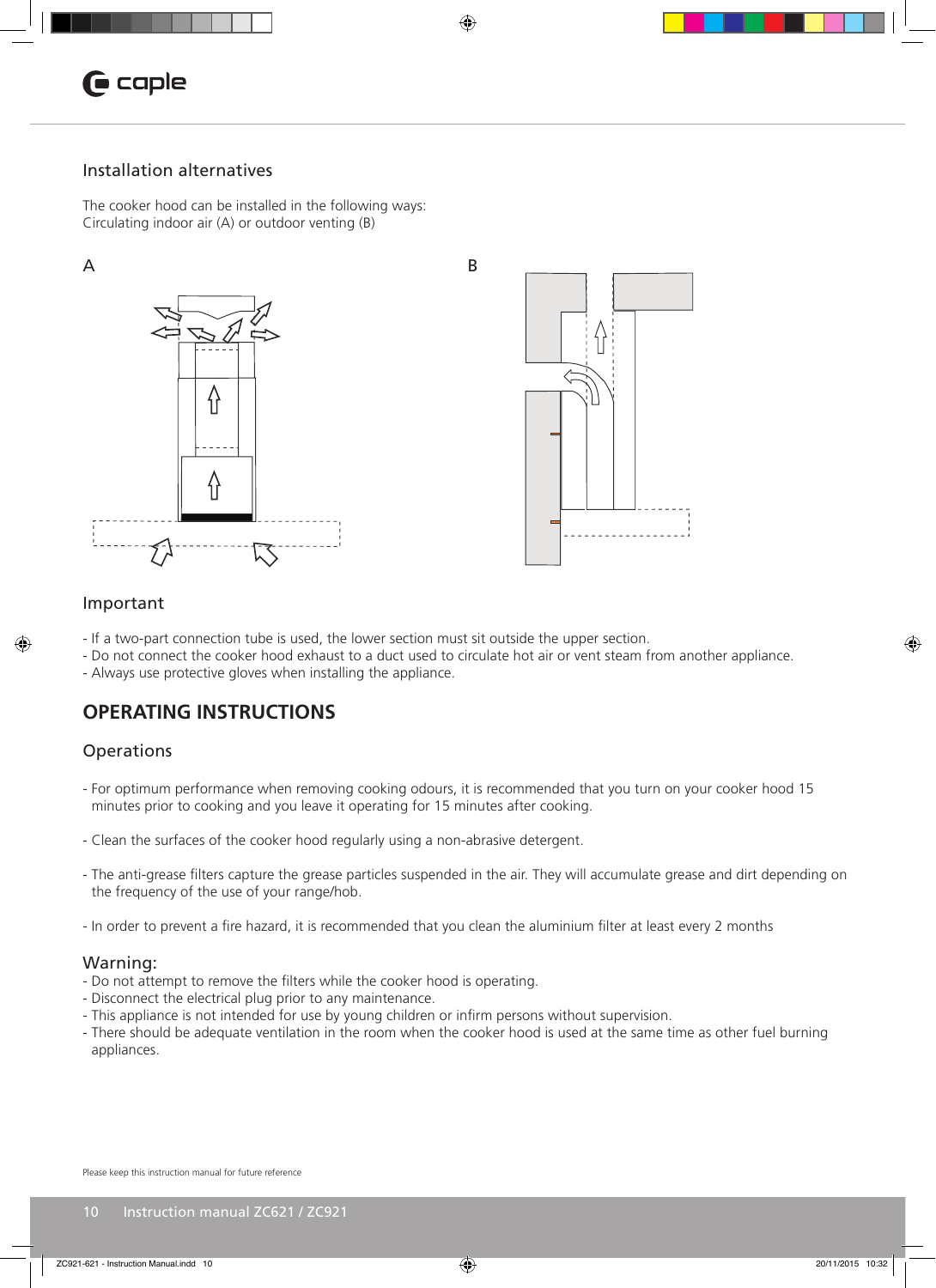## Description of touch controls



## **CARE AND MAINTENANCE**

#### Important

Before cleaning or maintenance please switch off the electricity supply and remove the plug from the wall.

## Regular cleaning

- Use a soft damp cloth with lukewarm mildly soapy water or household cleaning detergent. Never use metal pads, chemicals, abrasive material, abrasive cleaning creams or stiff brushes to clean the appliance.

## Cleaning the grease filter

- Clean the filter every month to help minimise the risk of fire.
- The filter collects grease, smoke and dust, therefore the filter is directly affecting the efficiency of the cooker hood. If not cleaned, the grease residue (which is potentially flammable) will saturate the filter. It can be easily cleaned with warm water and washing up liquid, alternatively the filters can be cleaned in your dishwasher. Please ensure no other items are washed with the filters, they must be washed separately to prevent food becoming trapped in the gauze. Cleaning the grease filters in the dishwasher may lead to discolouration, this is normal and is a not a fault with the product.

## Replacing your charcoal filter

- This only applies if you are using the hood in recirculation mode (not vented to the outside). The charcoal filter traps your cooking odours and they need to be replaced, this can vary depending on how frequently the cooker hood is used. We recommend replacing them at least every 6 months.
- This extractor uses CAP24CF charcoal filter. Filters can be purchased directly from www.caple.co.uk.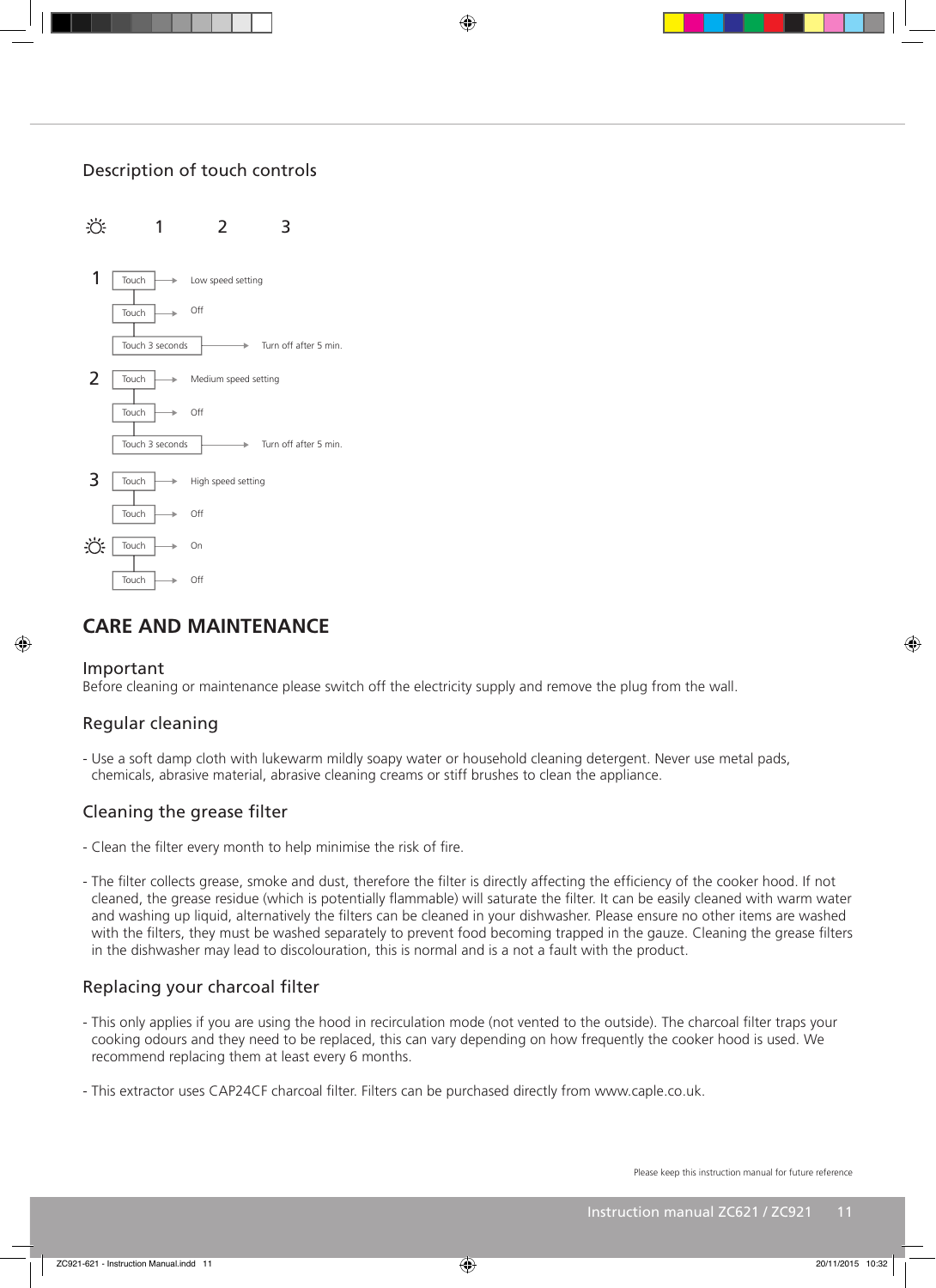

#### How to replace the charcoal filter

Squeeze the clips on the charcoal filter and pull the filter back towards you to remove it.



#### Replacing the bulbs

- This extractor is fitted with two 1.5W LED lights. The illumination is designed for use during cooking and not for prolonged periods of time to light the kitchen. Prolonged use of the lights may reduce the life of the bulbs.

#### Warning

Do not touch or change the bulbs when the hood is operating. Wait until the bulb is cool before removing.

Use the same bulbs as the originals (1.5W LED). Replacement bulbs are available from www.caple.co.uk.

#### Removing the LED lights

- With the grease filter removed, from inside the hood press the light fixture out of its mounting bracket.



- Unplug the light from the wiring harness. Avoid direct contact between the lens and your hand Then replace with the new one.

- Push the light into its mounting bracket

#### Note

The light is only meant for use during cooking and not for illuminating the surroundings for longer periods. If the light is used for longer periods, this will considerably shorten the life of the bulbs.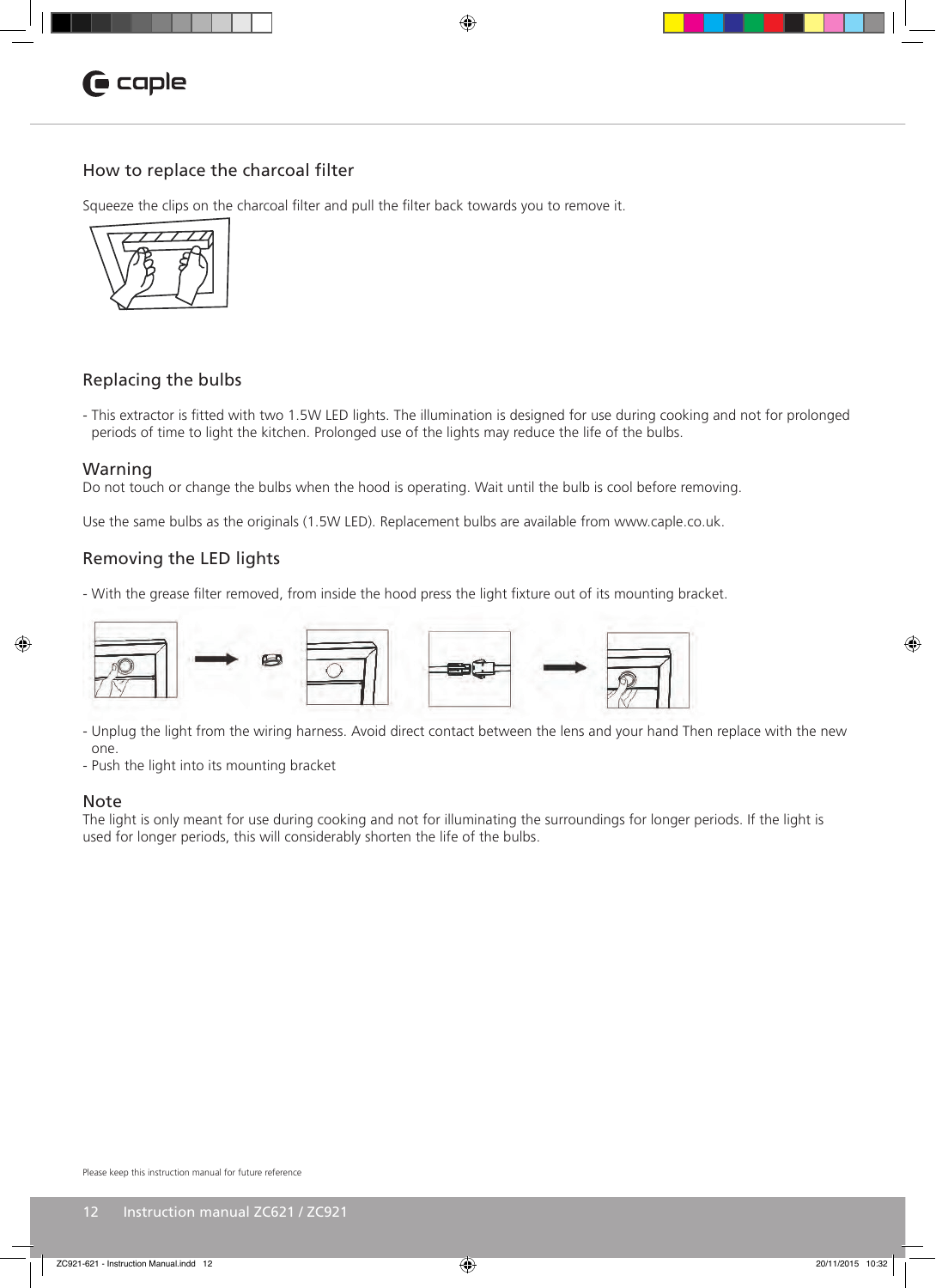## **DIMENSIONS**



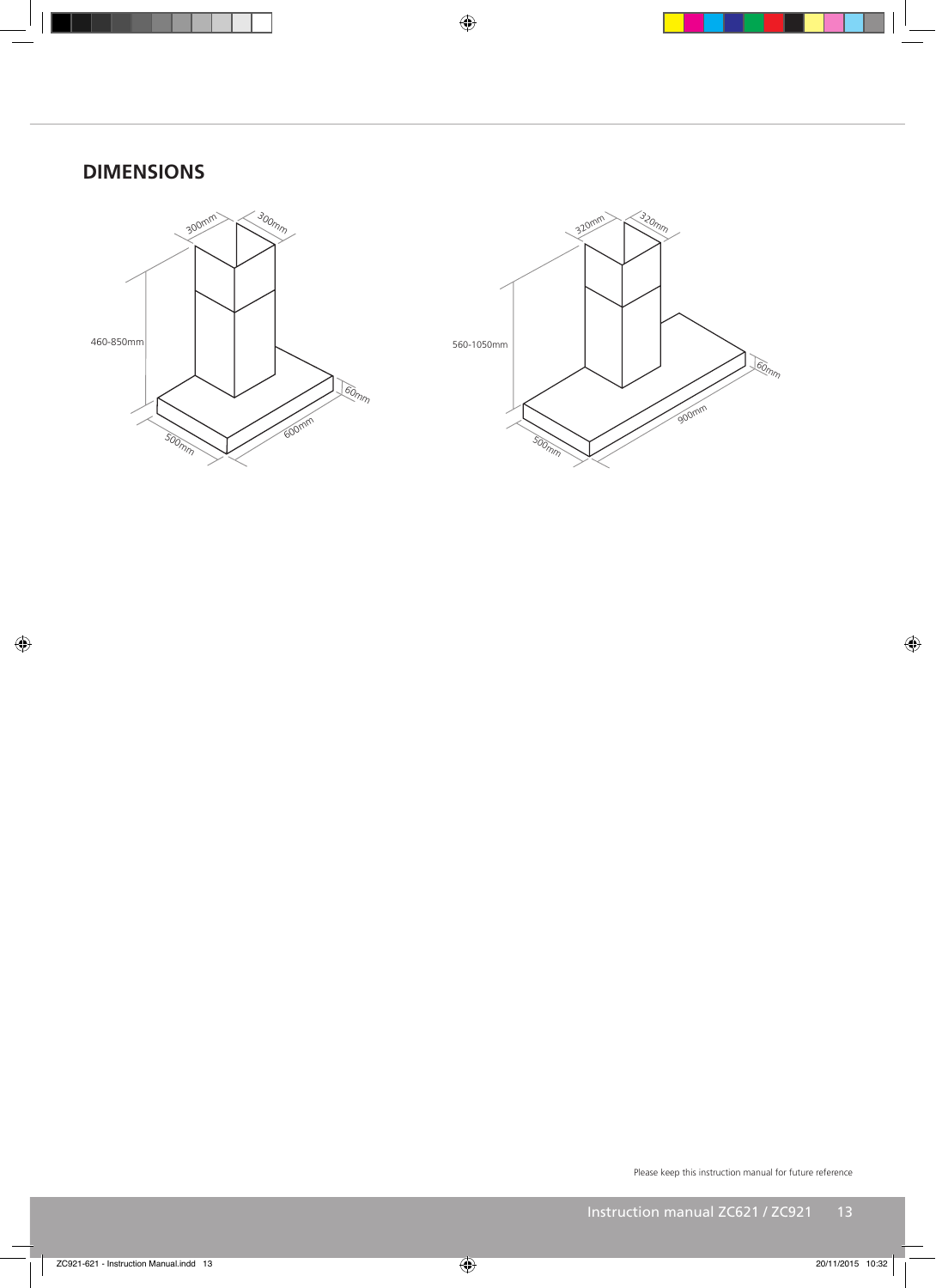## **TROUBLESHOOTING**

| <b>PROBLEM</b>                           | <b>POSSIBLE REASON</b>                                    | <b>SOLUTION</b>                                                   |
|------------------------------------------|-----------------------------------------------------------|-------------------------------------------------------------------|
| Hood doesn't turn on                     | No electrical supply                                      | Check the plug is connected<br>Check the main switch is turned on |
|                                          | Power cord is damaged                                     | Contact Caple Service                                             |
|                                          | Aluminium grease filters are clogged                      | Clean the filters and replace when dry                            |
| Poor airflow                             | Charcoal filters are clogged -<br>recirculating mode only | Replace the charcoal filters                                      |
| Hood is vibrating                        | Hood is not secured properly                              | Check the installation of hood. Tighten<br>mounting screws        |
| Motor is running but there is no airflow | Butterfly valve jammed                                    | Contact Caple Service                                             |
| Motor stops after a few minutes          | High temperature safety device<br>activated               | The kitchen is not sufficiently ventilated                        |
|                                          | The hood is installed too close to the<br>cooking surface | The hood must be at least 61cm from<br>the stove                  |
|                                          | Fan speed is too low                                      | Use a higher setting                                              |
| Strong cooking smell                     | Charcoal filters not installed                            | In recirculation mode charcoal filters<br>must be installed       |
| Oil dripping onto hob                    | Aluminium grease filter saturated                         | Wash the aluminium grease filters                                 |
| Whirring sound                           | Something in contact with fan blade                       | Contact Caple Service                                             |
| Lights are working fan isn't             |                                                           | Contact Caple Service                                             |
| Fan is working but lights are not        |                                                           | Contact Caple Service                                             |

## Guarantee and servicing

Before booking a service call read the troubleshooting table above. For more information on guarantee and service conditions, please contact Caple Service on 0117 938 7420 or email service@caple.co.uk.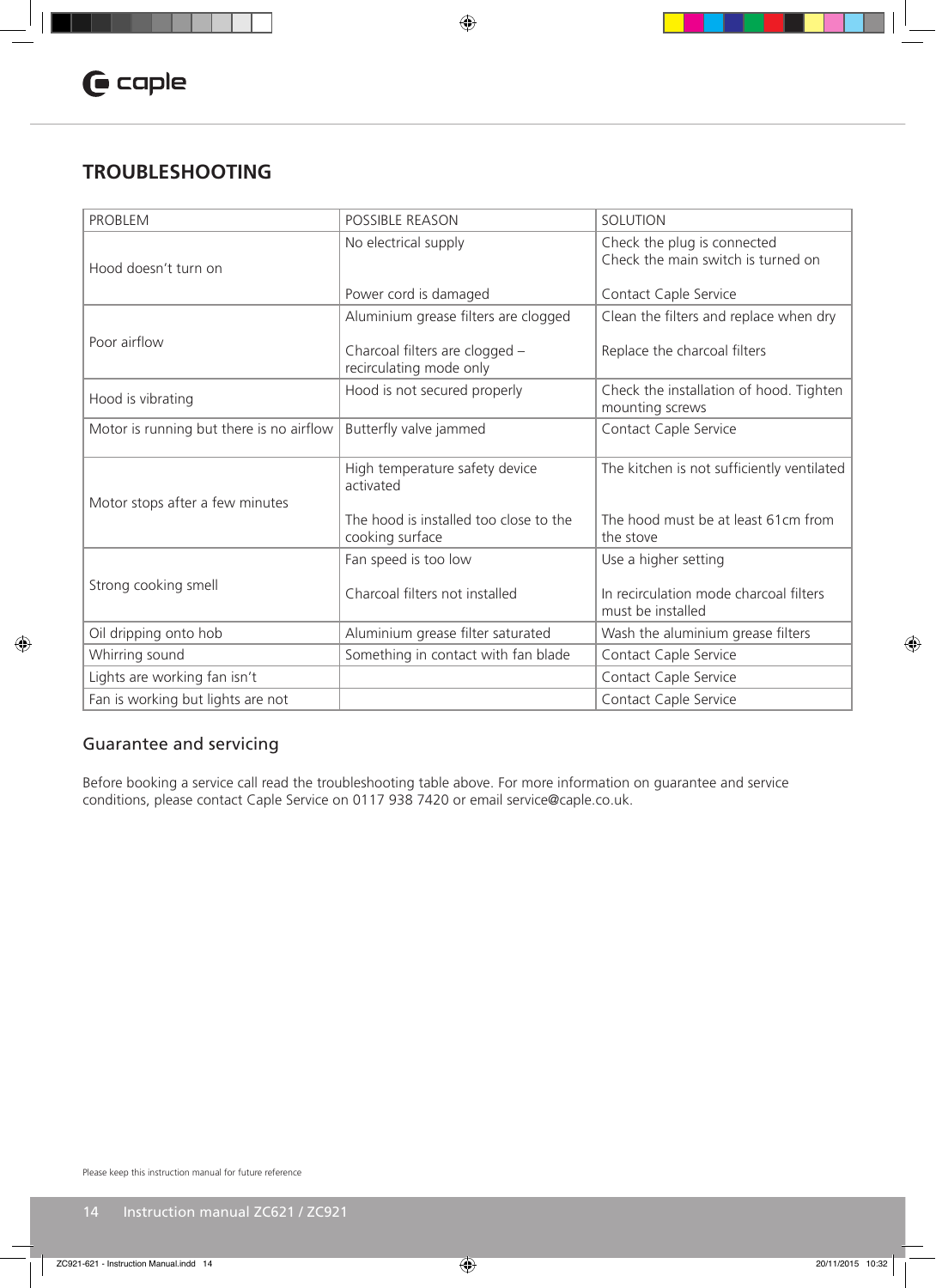## Guarantee

Caple undertake that if within two years of the date of the purchase this appliance or any part thereof that is proved to be defective by reason only of faulty workmanship or materials, we will at our option repair or replace the same free of any charge for labour or materials on condition that:

- Documentation must be provided before a guarantee repair commences to confirm that the extractor is within the guarantee period.
- The appliance has been correctly installed and used only on the electrical supply stated on the rating plate.
- The appliance has been used for normal domestic purposes only, and in accordance with the operating and maintenance instructions.
- The appliance has not been serviced, maintained, repaired, taken apart or tampered with by any person not authorised by us.
- All service work under this guarantee must be undertaken by Caple Service Centre.
- Any appliance or defective part replaced shall become the property of this company.
- If a service call is made and it is found that the installation has not been carried out correctly or customer misuse/abuse is involved the cost of the service call has to be paid for by the user before any service work is carried out.

#### Exclusions

This guarantee does not cover:

- Damage or calls resulting from transportation, improper use or neglect, the replacement of any light bulbs or removable parts of glass or plastic.
- Costs incurred for calls to put right appliances improperly installed or calls to appliances outside the United Kingdom.
- Appliances found to be in use within a commercial environment, plus those which are the subject of rental agreements.
- This guarantee is in addition to and does not affect your statutory and legal rights.